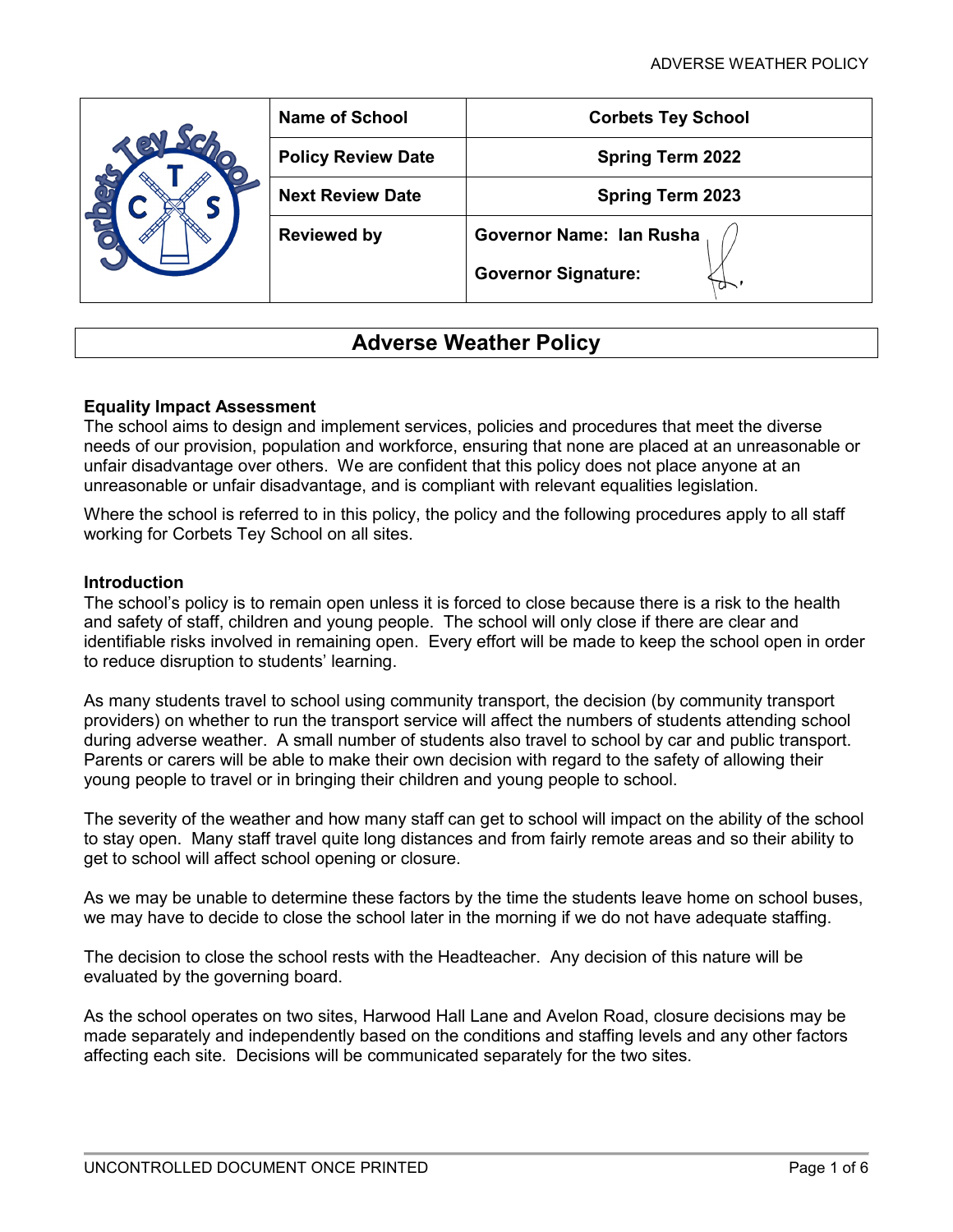### **Principles/Main Considerations**

- The school to remain open if at all possible;
- Health and safety at the school site;
- Health and safety of students being transported to and from site;
- Health and safety of staff travelling from home to school and vice versa as well as their safety on the school site;
- The advice of emergency services;
- Numbers of staff on duty to keep students safe and secure;
- Numbers of first aid/medication trained staff on site.

### **Factors to be considered**

A proportionate approach to the risks involved will be followed when the decision to close the school or remain open is taken. Efforts will be made to conduct a risk assessment of the local conditions and of each school site by a member of the Senior Leadership Team and by the Site Manager. However responsibility will rest with the former. It may not be possible to conduct an on-site risk assessment on each day of closure in view of the conditions involved in reaching the site.

The following factors will be considered by the Headteacher, or Deputy Headteacher in the Headteacher's absence:

- Health and safety risks posed by the local conditions of: urban area, country area, local roads and specifically including the local roads used by transport whether provided by authority or domestic; and local pavements
- Health and safety risks posed by the condition of the school site, including the car parks and pedestrian access around the site
- The provision of essential services such as heating, electricity and water supply within all school buildings throughout the day
- Local weather forecasts. The Headteacher will also consider what the conditions are predicted to be at the end of the school day to ensure that all students reach home safely
- Advice from motoring organisations and police regarding travel conditions
- Advice from Havering Local Authority's Transport Department regarding the operation of coaches and taxis at the start and end of the school day
- Advice from Havering Local Authority

An assessment of whether sufficient numbers of staff are likely to reach work. In particular consideration will be given to:

- The staff numbers required particularly teachers and teaching assistants to ensure the health and safety and supervision of students
- The number of first aiders required, given the higher risk of injury in icy conditions and possible delays in emergency services reaching the site
- The number of staff required who have been trained to give emergency medicine and who have been trained to support the normal health regime of particular students

**Parking in the car park at any time, including during adverse weather situations, by staff, parents/carers and visitors to the school is at the drivers/owners own risk.**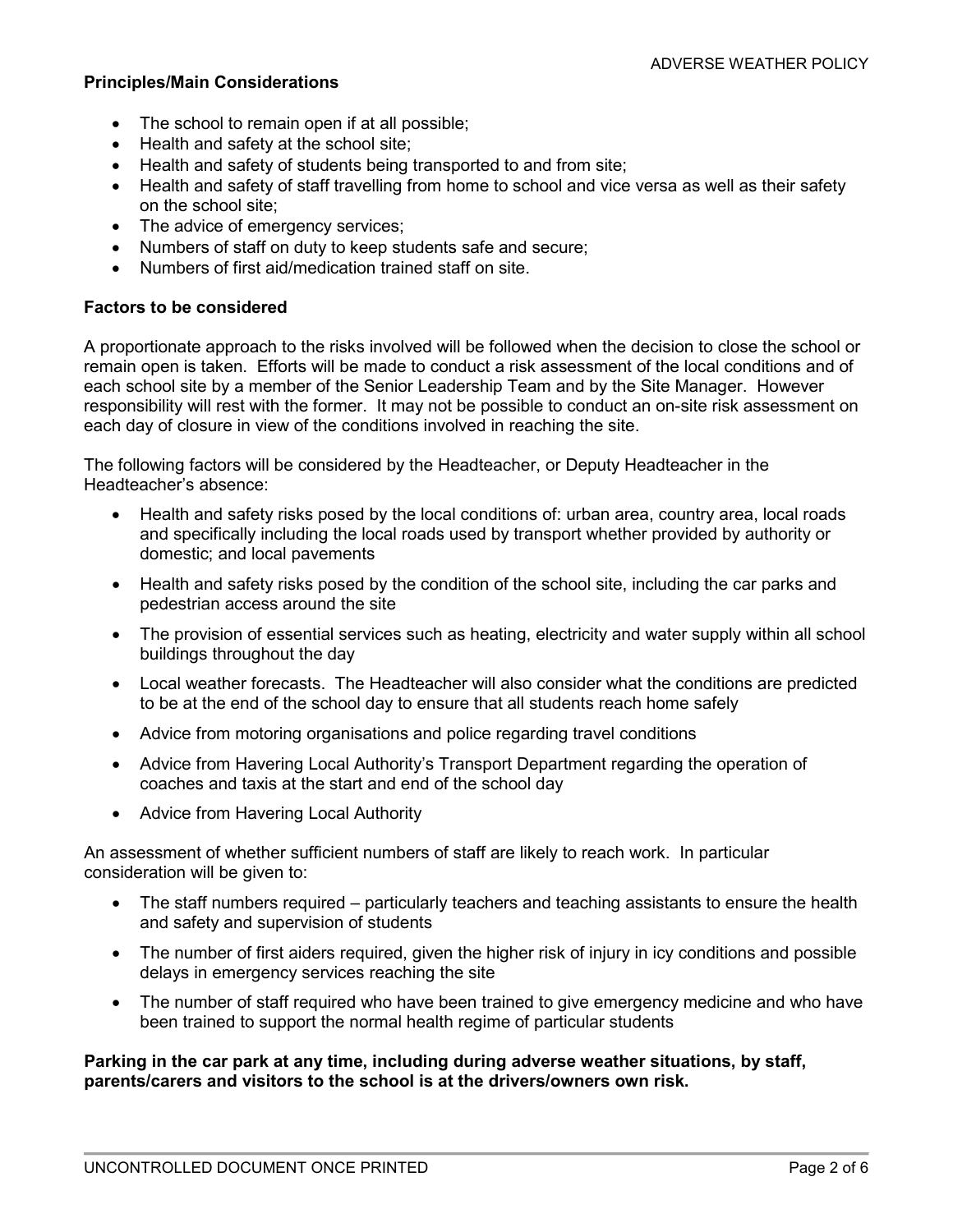## **Communication of Closure for Parents/Carers**

Havering Passenger Transport Service usually advise the school if they are able to transport students to school by approximately 7am. A decision to close the school will then be taken and best endeavours will be used to communicate this to parents/carers by 7.15am on the morning of closure. In very particular circumstances it might be possible to take this decision the previous afternoon. The latter action though will raise the chance that any decision taken might be found to be invalid on the following day because of changes to local conditions.

Closure will be notified via the Open Check link on the school website and messaging via AutoText and the ParentComms app. It should be noted however that in busy times, where many schools are using this service at the same time, there may be delays to receiving messages. Parents and Carers should check the website for the quickest and most up to date information.

The Chair of Governors will be involved in any decisions and notification will be given to the local authority if the school closes to students.

Methods of obtaining information on school closure:

1. Parents and Carers are asked to first check the school website **[www.corbetsteyschool.org.uk](http://www.corbetsteyschool.org.uk/)** and use the **Adverse Weather Notices** link at the top right of the screen, as we will post information here when available.



- 2. If parents and carers do not have access to the Internet, they are asked to try to obtain the contact details of someone who can check this for them.
- 3. The Open Check notification will be automatically sent to everyone who has a free smartphone app called **ParentComms** installed and registered to their mobile phone. Parents/carers are asked to install this app on their phones and register their mobile number. To receive alerts about school closures, select **Open Check** from the menu and subscribe to **Havering** and then to **Corbets Tey School** from the drop down lists. Any changes to the Open Check message will then appear on registered mobile phones, as soon they are uploaded to the school website.
- 4. The school will also use a service called **AutoText** to send text messages to parents and carers contact numbers that have been supplied to the school. This service will ensure that a text is sent to the first main contact to advise them that the school is closed. If this person has the **ParentComms** App installed on their phone and has assigned their mobile number to the app, this message will appear as a notification via the app at no cost to the school.

NB Full instructions for registering on the **ParentComms** App this are included in Appendix 1.

Parents/carers should be aware that they may need to collect their young people during the day if the school cannot maintain adequate staffing, including medically trained staff, to keep students safe.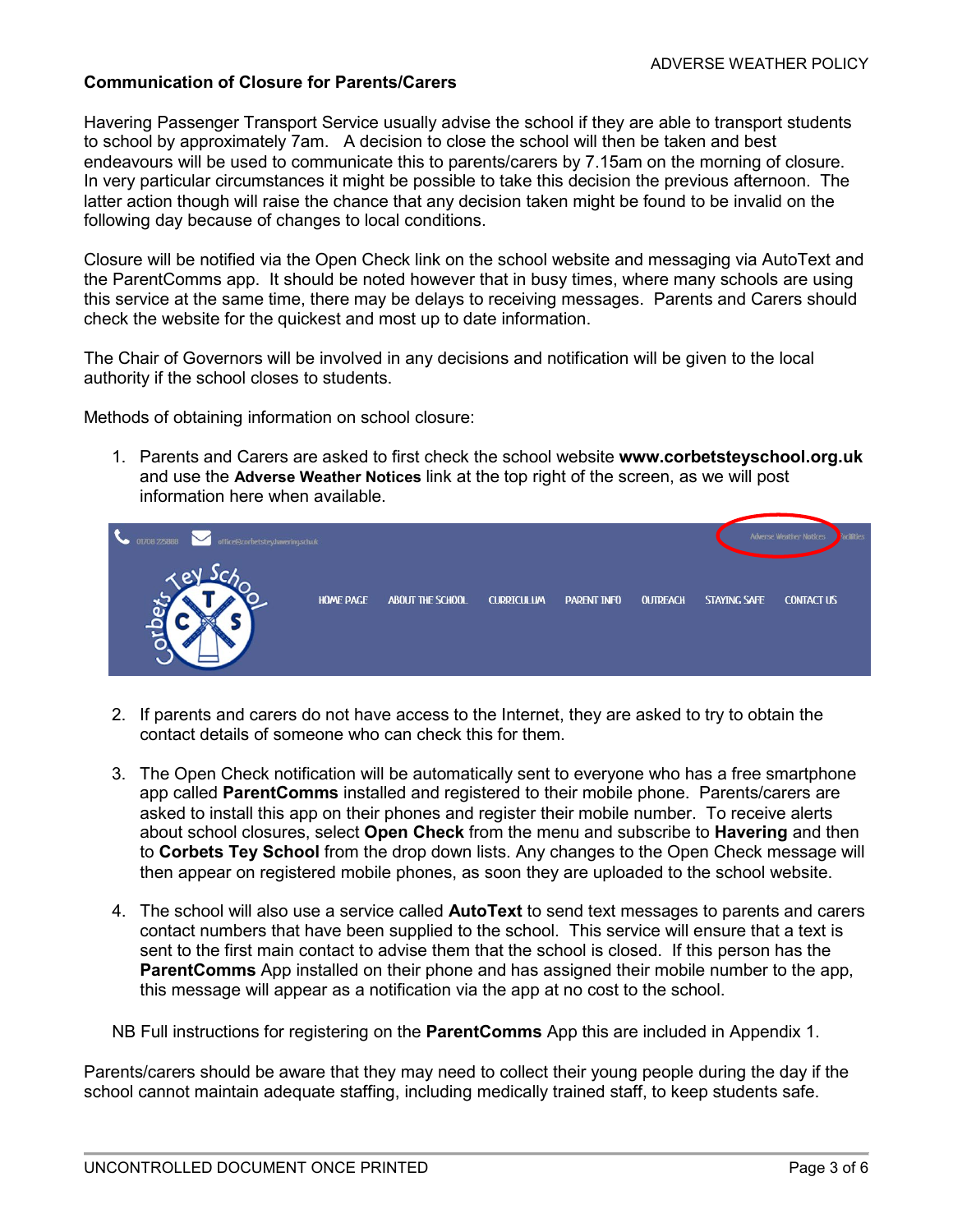## **Communication of Closure for Staff**

- Staff should firstly check the home page on the school website where a message will be displayed.
- Use the **Adverse Weather Notices** on the school website for any notifications on school closure and they will also be informed by text.
- All staff are encouraged to install the **ParentComms** app and to register using Universal Sign On (USO) login details and/or mobile phone number. To receive alerts about school closures, select **Open Check** from the menu and subscribe to **Havering** and then to **Corbets Tey School** from the drop down lists. Any changes to the Open Check message will then appear on registered mobile phones, as soon they are uploaded to the school website.

If staff do not have access to any of these methods, then they should contact another member of staff to check for them.

Ideally staff will come into school as usual if they consider it safe to do so. If staff consider it unsafe or are unable to get into work they MUST contact the Deputy Headteacher or Human Resources Officer on 01708 225888 and advise the reason for their absence e.g. childcare, transport, safety etc. Alternative options may be considered, for example it may be agreed for staff to work at home as appropriate and in accordance with their normal working day (See **Implications for Staff** section below).

Staff should check their diaries to ensure that meetings involving visitors to the school are cancelled. If staff are scheduled to represent the school at meetings or training courses offsite and are unable to travel, they should make their apologies and cancel the appointments.

### **Opening in adverse weather**

In the event of the school opening to students people during periods of bad weather, parents and carers must ensure that their child or young person is adequately provided with warm clothing.

A risk assessment will be available to staff on the shared staff network drive for those adults arriving at school regarding the risks involved in working under adverse conditions and the necessary control measures to minimise the risks identified. It might be necessary to adapt the timetable to deliver as much of the normal curriculum as possible. Alternative arrangements will be made for students' break and lunchtimes if necessary.

Please bear in mind that in some circumstances, the school could be open to school staff but not to students.

#### **Deterioration of weather during the school day**

If the weather deteriorates during the school day, an attempt might have to be made to send students and staff home early. Under such circumstances and from experience, the earliest time at which authority transport can be expected to arrive will be 2.30pm. The school will close early only in extreme circumstances. If parents/carers make the decision to send their young person into the school, they must be prepared to collect them, if necessary, during the school day.

Staff will ensure that students do not leave the school site unless parents or carers are aware of the situation and able to support. The school will remain open with staff on hand until the last student has left.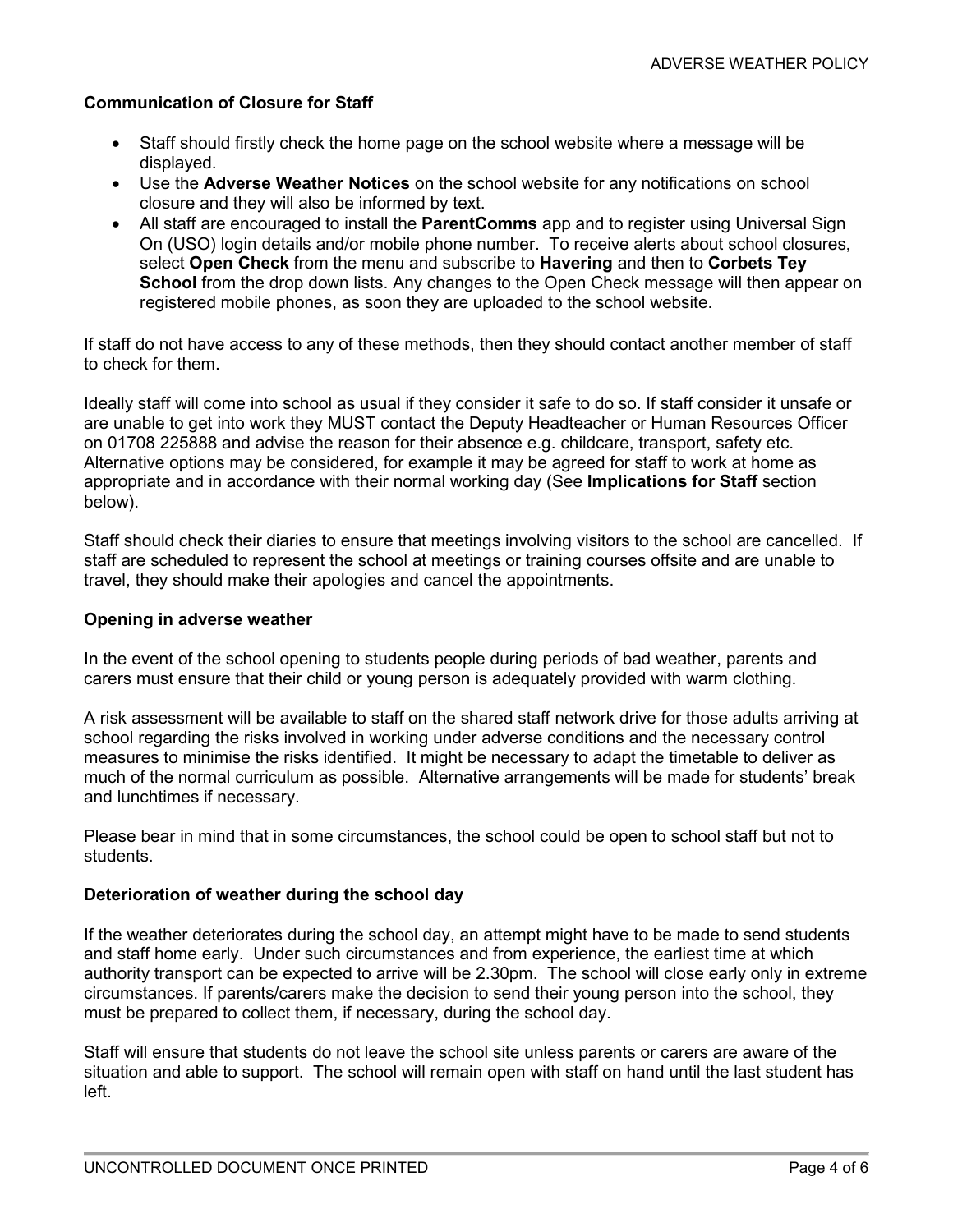## **Implications for staff**

The principles that apply in these circumstances are that:

Employers have a duty of care to their employees and staff should be advised that their safety is important and that they should not travel if it would be unsafe to do so.

Individual employees have a responsibility to undertake appropriate work duties. Employees who decide to remain at home under these circumstances will undertake appropriate work on behalf of the school.

### **In practice:**

If the school is open to members of staff, each person will need to consider travelling conditions for their journey to work. If some employees do not attend work at the school site, they will undertake work at home.

Class teachers are responsible for liaising with class staff during this period to ensure work is distributed fairly. Administration staff should report to the Headteacher or Deputy Headteachers with regards to duties and responsibilities.